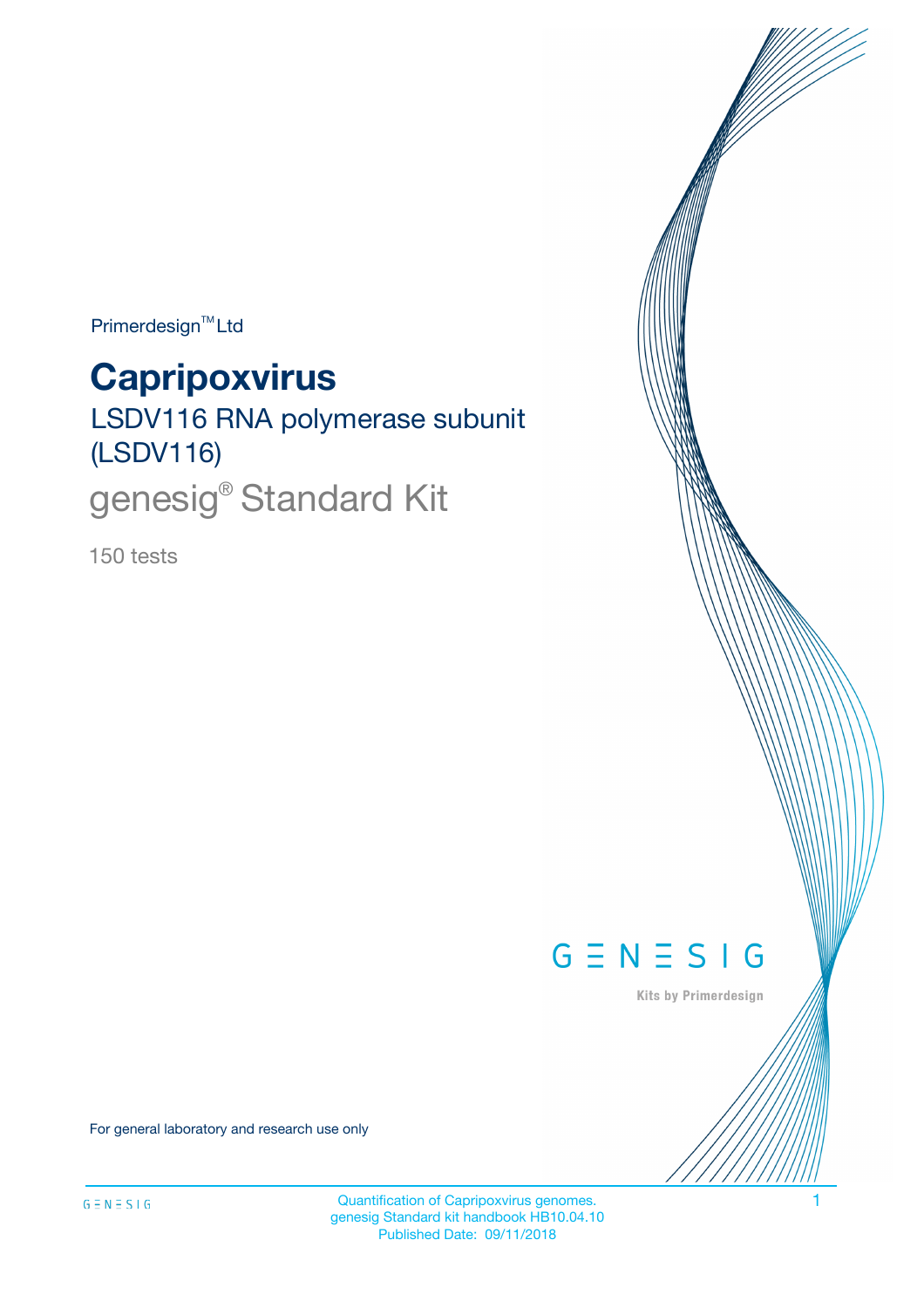# Introduction to Capripoxvirus

The Capripox virus genus is composed of three closely related viruses: goat pox virus (GTPV), sheep pox virus (SPPV) and lumpy skin disease virus (LSDV). They belong to the family Poxviridae and subfamily Chordopoxvirinae. These viruses are the causative agents of diseases which are of great economic significance to farmers in regions in where they are endemic, and have a major impact on the international trade of livestock. The geographical distribution of these three viruses differs, with the sheep pox and goat pox viruses being endemic to Asia and Southern Africa, whereas LSDV is mainly confined to sub-Saharan Africa. The viruses have immunological similarities and sometimes cross-protect against one another but are distinct in finer genetic and antigenic detail. The Capripox virus virion is enveloped, brick-shaped with dimensions of 300×270x200nm and covered in short tubular filaments. There are two distinct virus particles that exist; the intracellular mature virus (IMV) and the extracellular enveloped virus (EEV). The double stranded DNA genome is linear in conformation and is approximately 154kb in length.

Capripox viruses can be found in saliva, conjunctival secretions and milk, as well as in skin lesions and their scabs. Sheep pox virus and goat pox virus are mainly transmitted by the aerosol route following close contact with infected animals. Transmission cannot occur during the prepapular stage, and it is reduced once papules have become necrotic and antibodies have been produced. Alternative routes of infection include through alternative mucus membranes or abraded skin and occasionally via biting insects or contact with contaminated implements, vehicles or objects. The virus enters the host cell by receptor mediated endocytosis and can modulate and mimic the host immune response to subvert the antiviral activity of the host. In endemic areas, the mortality rate is usually less than 10%. However, fatality rates of nearly 100% can occur in young animals. In contrast, lumpy skin disease virus is primarily transmitted by insect vectors and has an incubation period of two to four weeks. Symptoms include fever, discharge from the eyes and nose, nodular, necrotic skin lesions, oedema of the limbs, and swollen lymph nodes. The basic pathogenic mechanism by which the virus seems to cause lesions is viral replication in cells such as the pericytes and endothelial cells of the lymphatic system and in blood vessel walls. This gives rise to vasculitis and lymphangitis. In severe cases, thrombosis and infarction may be the end result. Other cells such as macrophages, fibroblasts and keratinocytes may also be infected. Most animals that recover from clinical disease seem to develop a lifelong immunity. The morbidity rate can vary from 3% to 85%, while the mortality rate varies between 20% and 85%.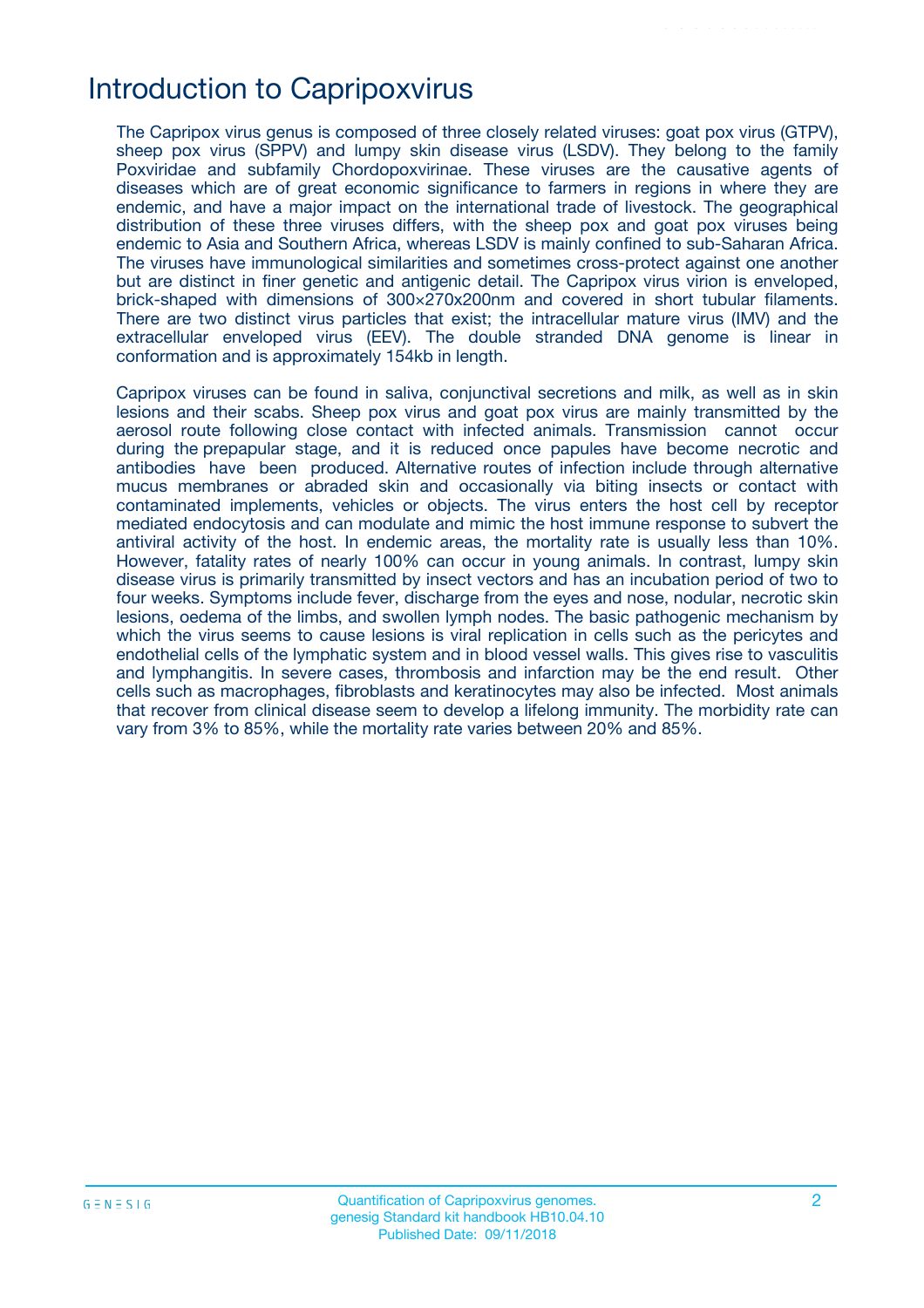

The Primerdesign genesig Kit for Capripoxvirus (CaPV) genomes is designed for the in vitro quantification of CaPV genomes. The kit is designed to have a broad detection profile. Specifically, the primers represent 100% homology with over 95% of the NCBI database reference sequences available at the time of design.

The dynamics of genetic variation means that new sequence information may become available after the initial design. Primerdesign periodically reviews the detection profiles of our kits and when required releases new versions.

The selected primers and probe will therefore detect Goatpox virus, Sheeppox virus and Lumpy skin disease virus.

If you require further information, or have a specific question about the detection profile of this kit then please send an e.mail to enquiry@primerdesign.co.uk and our bioinformatics team will answer your question.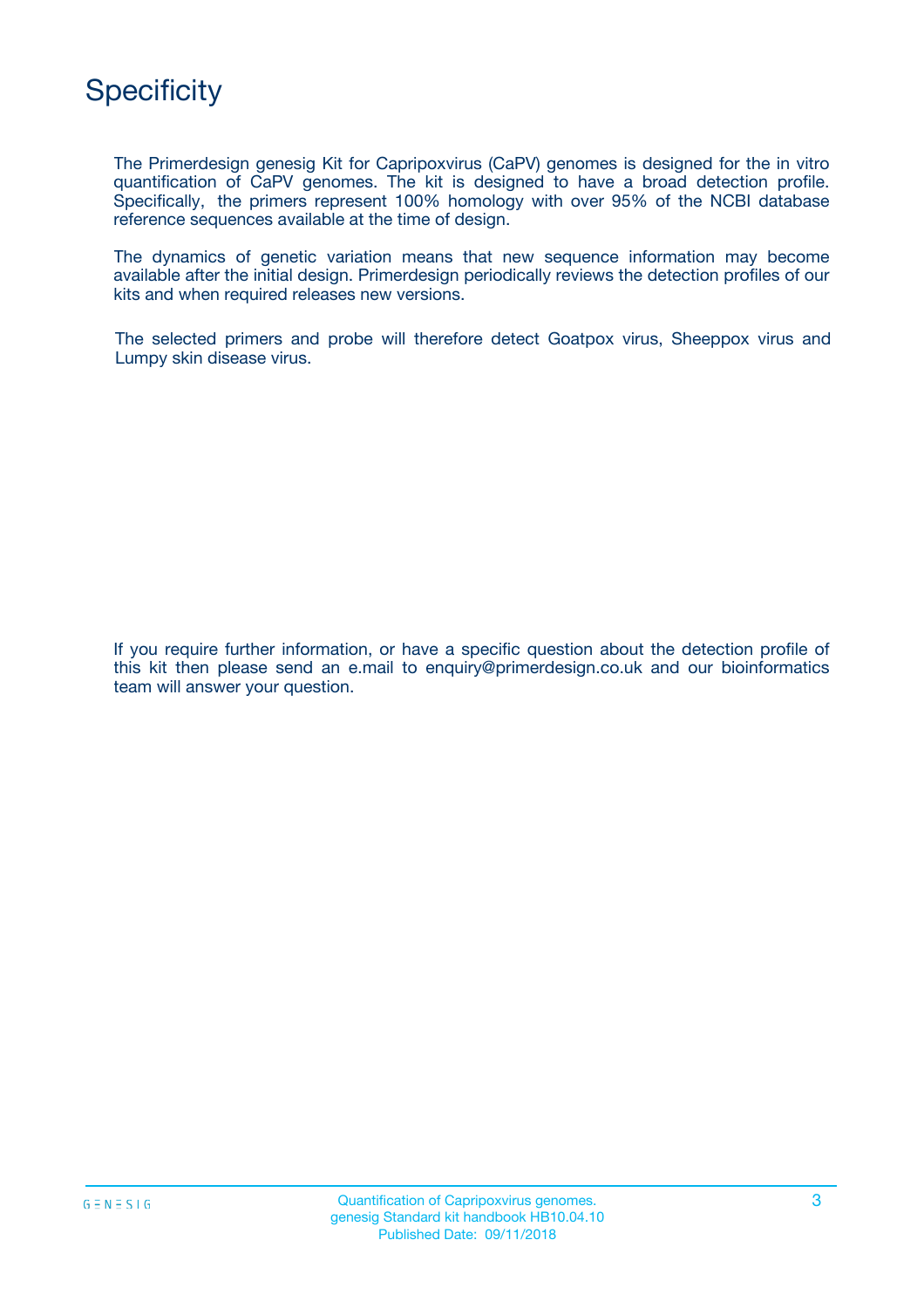# Kit contents

- **CaPV specific primer/probe mix (150 reactions BROWN)** FAM labelled
- **CaPV positive control template (for Standard curve RED)**
- **RNase/DNase free water (WHITE)** for resuspension of primer/probe mixes
- **Template preparation buffer (YELLOW)** for resuspension of positive control template and standard curve preparation

# Reagents and equipment to be supplied by the user

### **Real-time PCR Instrument**

#### **Extraction kit**

This kit is recommended for use with genesig Easy DNA/RNA extraction kit. However, it is designed to work well with all processes that yield high quality RNA and DNA with minimal PCR inhibitors.

#### **oasig**TM **lyophilised or Precision**®**PLUS 2X qPCR Master Mix**

This kit is intended for use with oasig or PrecisionPLUS2X qPCR Master Mix.

**Pipettors and Tips**

**Vortex and centrifuge**

**Thin walled 1.5 ml PCR reaction tubes**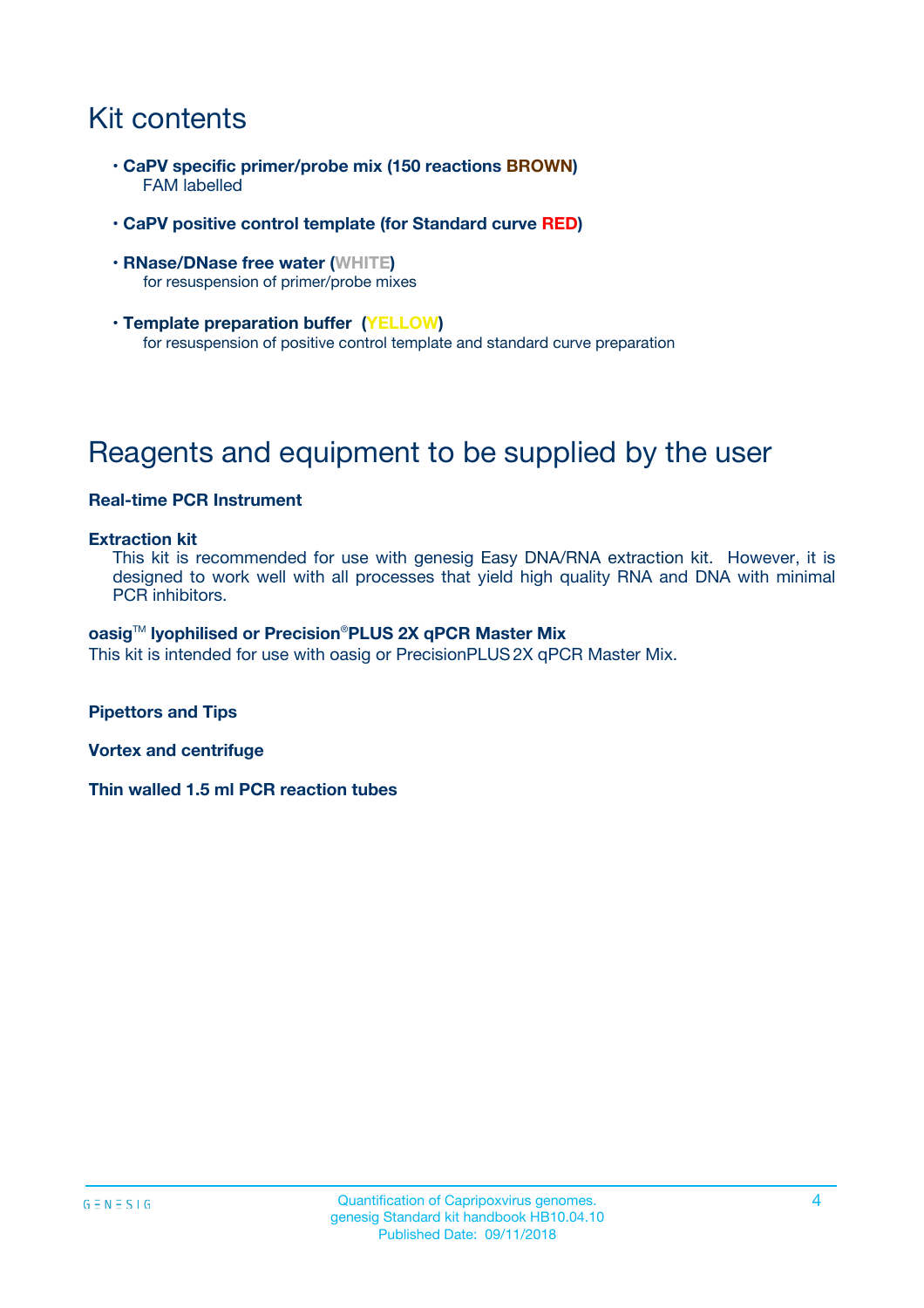### Kit storage and stability

This kit is stable at room temperature but should be stored at -20ºC on arrival. Once the lyophilised components have been resuspended they should not be exposed to temperatures above -20°C for longer than 30 minutes at a time and unnecessary repeated freeze/thawing should be avoided. The kit is stable for six months from the date of resuspension under these circumstances.

If a standard curve dilution series is prepared this can be stored frozen for an extended period. If you see any degradation in this serial dilution a fresh standard curve can be prepared from the positive control.

Primerdesign does not recommend using the kit after the expiry date stated on the pack.

### Suitable sample material

All kinds of sample material suited for PCR amplification can be used. Please ensure the samples are suitable in terms of purity, concentration, and DNA integrity. Always run at least one negative control with the samples. To prepare a negative-control, replace the template DNA sample with RNase/DNase free water.

### Dynamic range of test

Under optimal PCR conditions genesig CaPV detection kits have very high priming efficiencies of >95% and can detect less than 100 copies of target template.

### Notices and disclaimers

This product is developed, designed and sold for research purposes only. It is not intended for human diagnostic or drug purposes or to be administered to humans unless clearly expressed for that purpose by the Food and Drug Administration in the USA or the appropriate regulatory authorities in the country of use. During the warranty period Primerdesign genesig detection kits allow precise and reproducible data recovery combined with excellent sensitivity. For data obtained by violation to the general GLP guidelines and the manufacturer's recommendations the right to claim under guarantee is expired. PCR is a proprietary technology covered by several US and foreign patents. These patents are owned by Roche Molecular Systems Inc. and have been sub-licensed by PE Corporation in certain fields. Depending on your specific application you may need a license from Roche or PE to practice PCR. Additional information on purchasing licenses to practice the PCR process may be obtained by contacting the Director of Licensing at Roche Molecular Systems, 1145 Atlantic Avenue, Alameda, CA 94501 or Applied Biosystems business group of the Applera Corporation, 850 Lincoln Centre Drive, Foster City, CA 94404. In addition, the 5' nuclease assay and other homogeneous amplification methods used in connection with the PCR process may be covered by U.S. Patents 5,210,015 and 5,487,972, owned by Roche Molecular Systems, Inc, and by U.S. Patent 5,538,848, owned by The Perkin-Elmer Corporation.

### Trademarks

Primerdesign™ is a trademark of Primerdesign Ltd.

genesig $^\circledR$  is a registered trademark of Primerdesign Ltd.

The PCR process is covered by US Patents 4,683,195, and 4,683,202 and foreign equivalents owned by Hoffmann-La Roche AG. BI, ABI PRISM® GeneAmp® and MicroAmp® are registered trademarks of the Applera Genomics (Applied Biosystems Corporation). BIOMEK® is a registered trademark of Beckman Instruments, Inc.; iCycler™ is a registered trademark of Bio-Rad Laboratories, Rotor-Gene is a trademark of Corbett Research. LightCycler™ is a registered trademark of the Idaho Technology Inc. GeneAmp®, TaqMan® and AmpliTaqGold® are registered trademarks of Roche Molecular Systems, Inc., The purchase of the Primerdesign reagents cannot be construed as an authorization or implicit license to practice PCR under any patents held by Hoffmann-LaRoche Inc.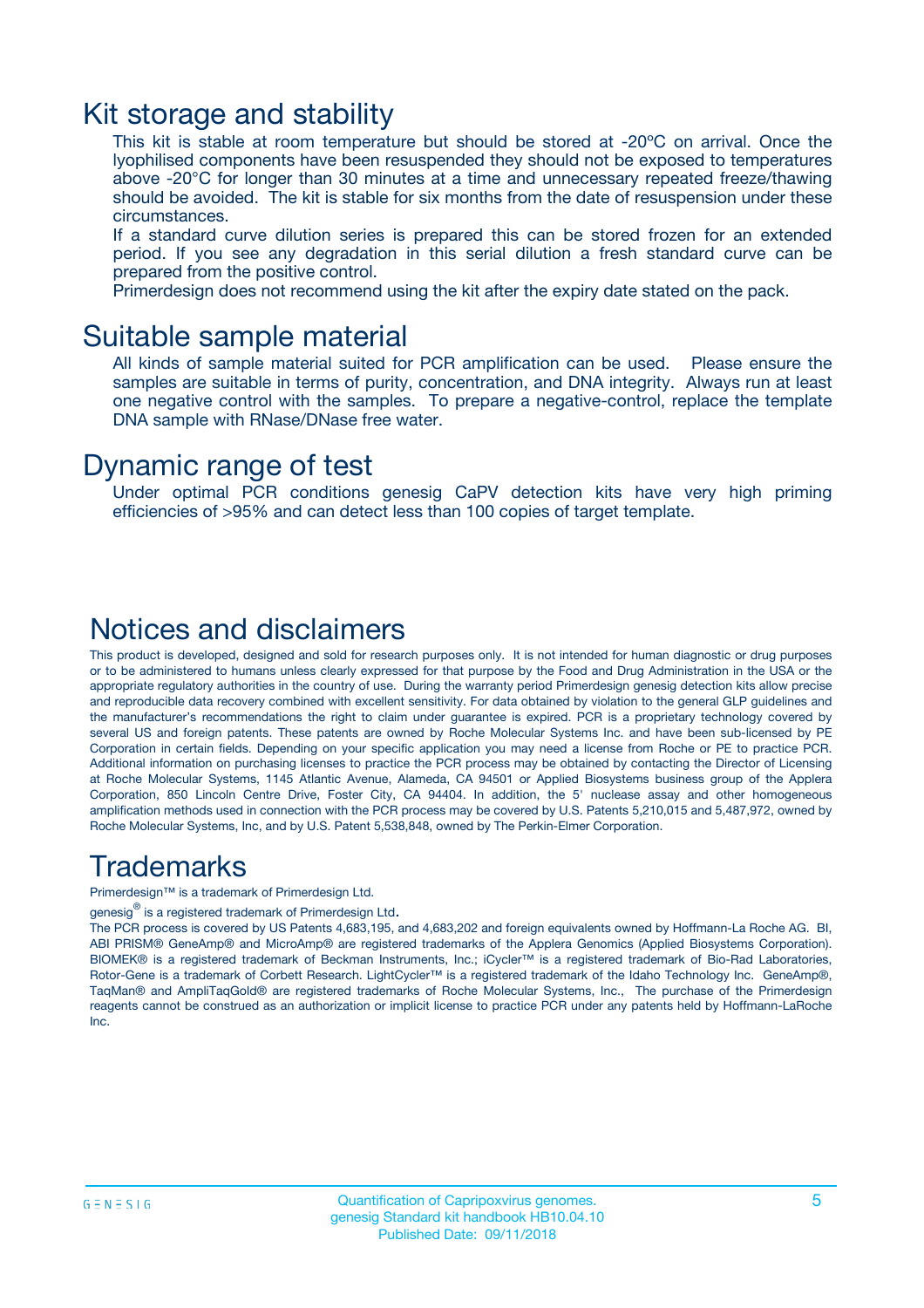# Principles of the test

#### **Real-time PCR**

A CaPV specific primer and probe mix is provided and this can be detected through the FAM channel.

The primer and probe mix provided exploits the so-called TaqMan® principle. During PCR amplification, forward and reverse primers hybridize to the CaPV DNA. A fluorogenic probe is included in the same reaction mixture which consists of a DNA probe labeled with a 5`-dye and a 3`-quencher. During PCR amplification, the probe is cleaved and the reporter dye and quencher are separated. The resulting increase in fluorescence can be detected on a range of qPCR platforms.

#### **Positive control**

For copy number determination and as a positive control for the PCR set up, the kit contains a positive control template. This can be used to generate a standard curve of CaPV copy number / Cq value. Alternatively the positive control can be used at a single dilution where full quantitative analysis of the samples is not required. Each time the kit is used, at least one positive control reaction must be included in the run. A positive result indicates that the primers and probes for detecting the target CaPV gene worked properly in that particular experimental scenario. If a negative result is obtained the test results are invalid and must be repeated. Care should be taken to ensure that the positive control does not contaminate any other kit component which would lead to false-positive results. This can be achieved by handling this component in a Post PCR environment. Care should also be taken to avoid cross-contamination of other samples when adding the positive control to the run. This can be avoided by sealing all other samples and negative controls before pipetting the positive control into the positive control well.

#### **Negative control**

To validate any positive findings a negative control reaction should be included every time the kit is used. For this reaction the RNase/DNase free water should be used instead of template. A negative result indicates that the reagents have not become contaminated while setting up the run.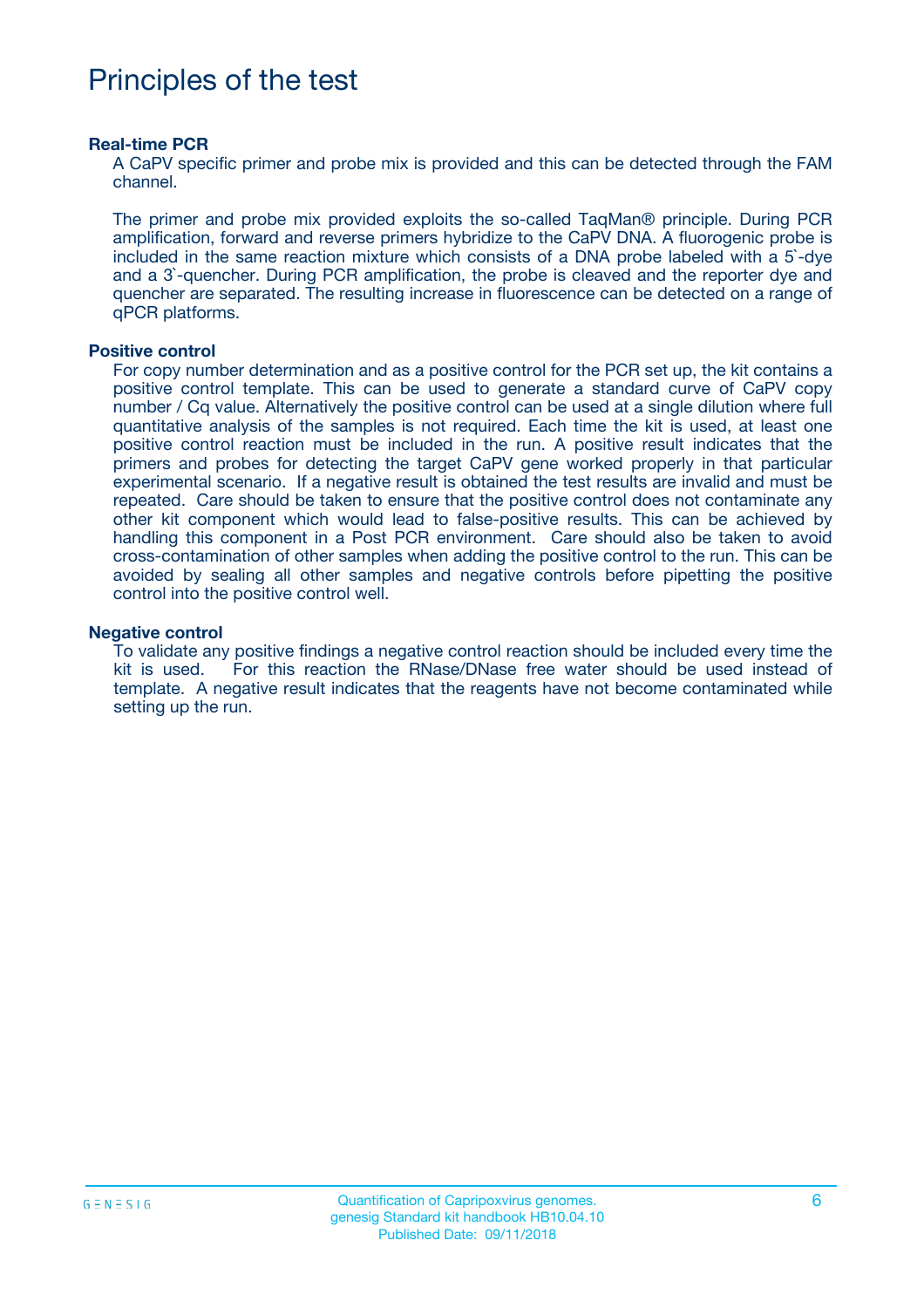### Resuspension protocol

To minimize the risk of contamination with foreign DNA, we recommend that all pipetting be performed in a PCR clean environment. Ideally this would be a designated PCR lab or PCR cabinet. Filter tips are recommended for all pipetting steps.

#### **1. Pulse-spin each tube in a centrifuge before opening.**

This will ensure lyophilised primer and probe mix is in the base of the tube and is not spilt upon opening the tube.

**2. Resuspend the kit components in the RNase/DNase free water supplied, according to the table below.**

To ensure complete resuspension, vortex each tube thoroughly.

| Component - resuspend in water | Volume |
|--------------------------------|--------|
| <b>Pre-PCR pack</b>            |        |
| CaPV primer/probe mix (BROWN)  | 165 µl |

### **3. Resuspend the positive control template in the template preparation buffer supplied, according to the table below:**

To ensure complete resuspension, vortex the tube thoroughly.

| Component - resuspend in template preparation buffer | <b>Nolume</b> |
|------------------------------------------------------|---------------|
| <b>Post-PCR heat-sealed foil</b>                     |               |
| CaPV Positive Control Template (RED) *               | 500 µl        |

\* This component contains high copy number template and is a VERY significant contamination risk. It must be opened and handled in a separate laboratory environment, away from the other components.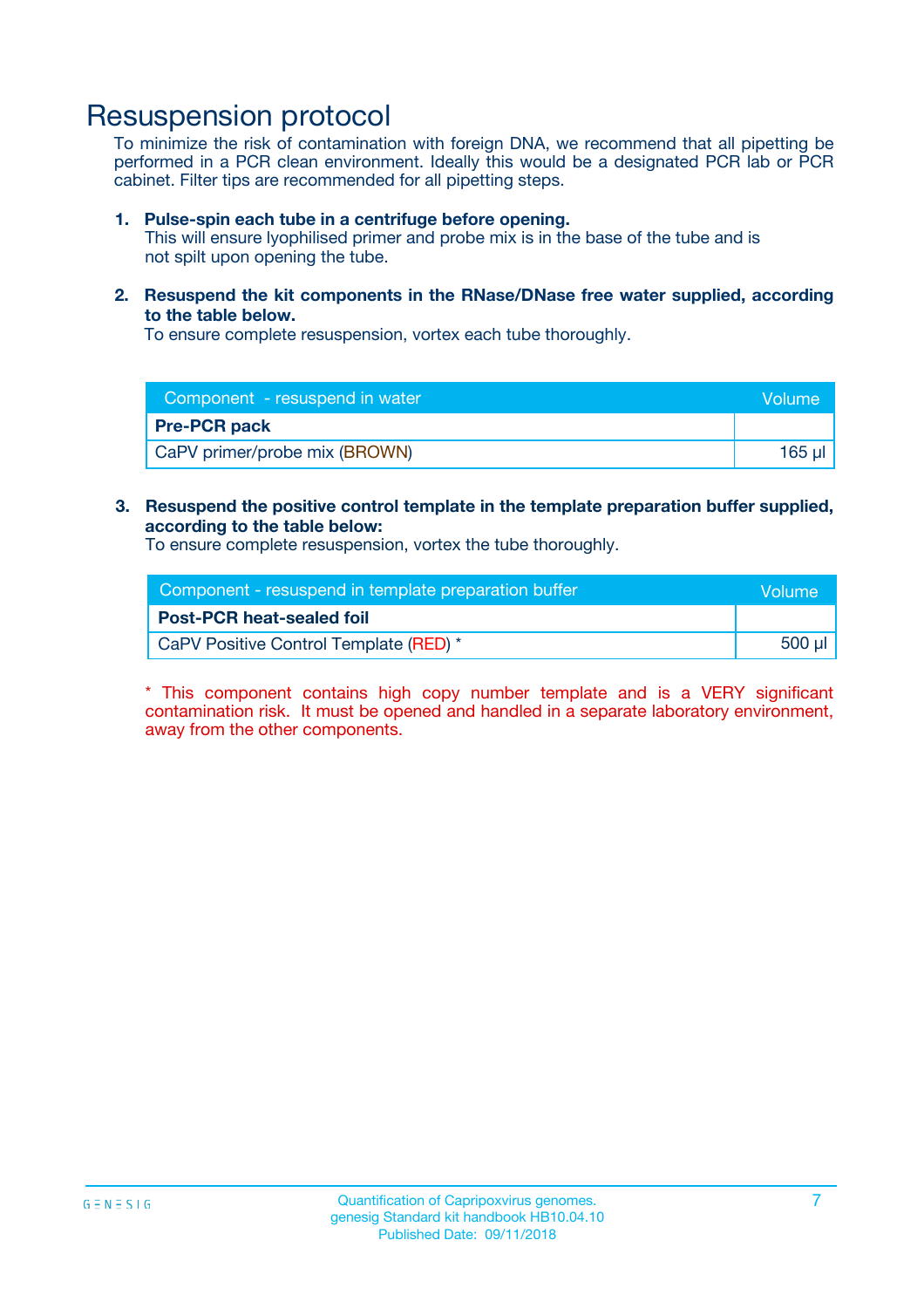# qPCR detection protocol

**1. For each DNA sample prepare a reaction mix according to the table below:** Include sufficient reactions for positive and negative controls.

| Component                                 | Volume          |
|-------------------------------------------|-----------------|
| oasig or PrecisionPLUS 2X qPCR Master Mix | 10 $\mu$        |
| CaPV primer/probe mix (BROWN)             | 1 $\mu$         |
| <b>RNase/DNase free water (WHITE)</b>     | $4 \mu$         |
| <b>Final Volume</b>                       | 15 <sub>µ</sub> |

- **2. Pipette 15µl of this mix into each well according to your qPCR experimental plate set up.**
- **3. Prepare DNA templates for each of your samples.**
- **4. Pipette 5µl of DNA template into each well, according to your experimental plate set up.**

For negative control wells use 5µl of RNase/DNase free water. The final volume in each well is 20µl.

**5. If a standard curve is included for quantitative analysis, prepare a reaction mix according to the table below:**

| Component                                 | Volume     |
|-------------------------------------------|------------|
| oasig or PrecisionPLUS 2X qPCR Master Mix | 10 µl      |
| CaPV primer/probe mix (BROWN)             | 1 µI       |
| <b>RNase/DNase free water (WHITE)</b>     | $4 \mu$    |
| <b>Final Volume</b>                       | $15$ $\mu$ |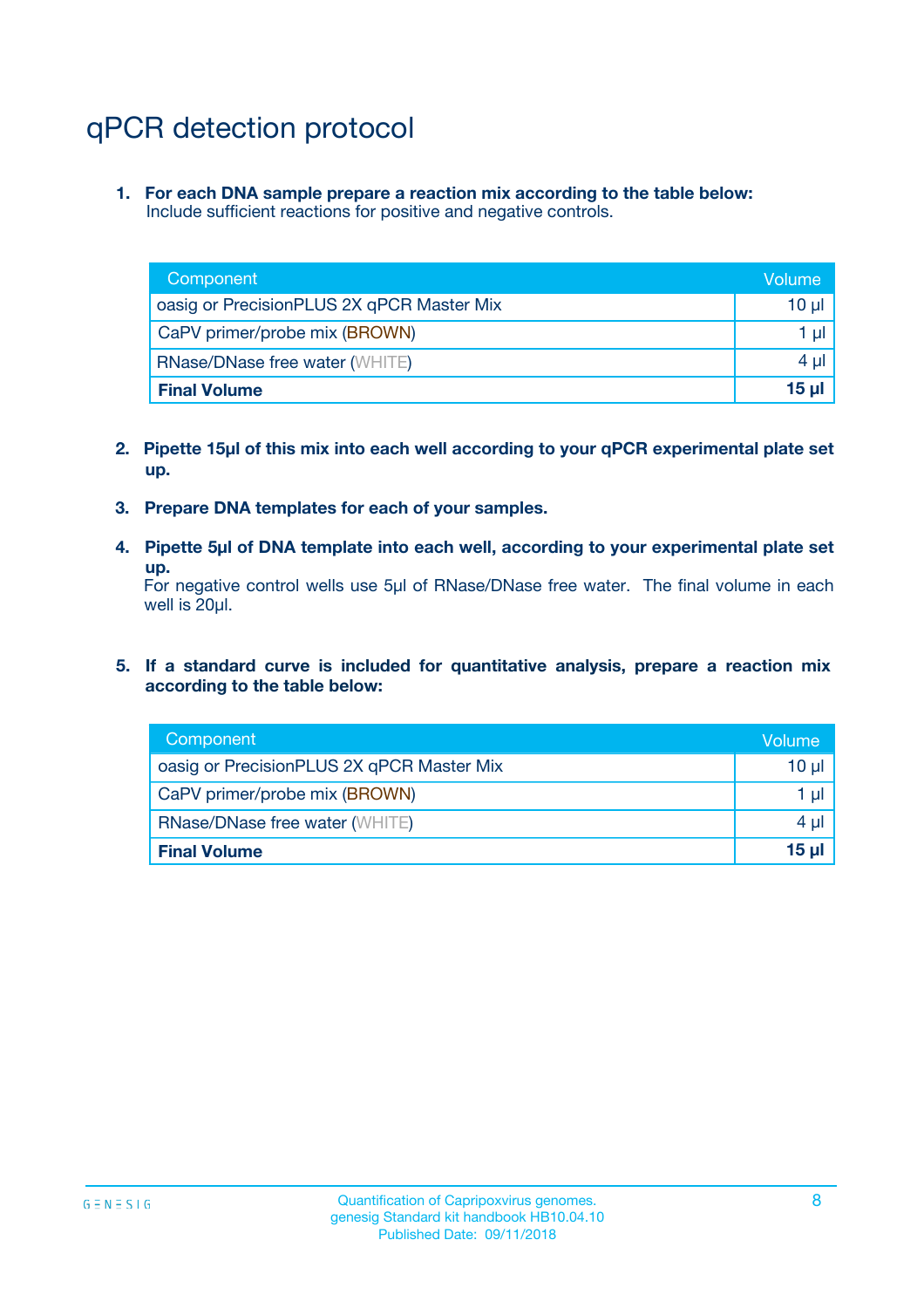### **6. Preparation of a standard curve dilution series.**

- 1) Pipette 90µl of template preparation buffer into 5 tubes and label 2-6
- 2) Pipette 10µl of Positive Control Template (RED) into tube 2
- 3) Vortex thoroughly
- 4) Change pipette tip and pipette 10µl from tube 2 into tube 3
- 5) Vortex thoroughly

Repeat steps 4 and 5 to complete the dilution series

| <b>Standard Curve</b>         | <b>Copy Number</b>     |
|-------------------------------|------------------------|
| Tube 1 Positive control (RED) | $2 \times 10^5$ per µl |
| Tube 2                        | $2 \times 10^4$ per µl |
| Tube 3                        | $2 \times 10^3$ per µl |
| Tube 4                        | $2 \times 10^2$ per µl |
| Tube 5                        | 20 per µl              |
| Tube 6                        | 2 per ul               |

7. Pipette 5µl of standard template into each well for the standard curve according to your experimental plate set up.

The final volume in each well is 20µl.

# qPCR amplification protocol

Amplification conditions using oasig or PrecisionPLUS2X qPCR Master Mix.

| <b>Step</b> |                   | <b>Time</b>     | Temp    |
|-------------|-------------------|-----------------|---------|
|             | Enzyme activation | 2 min           | 95 °C   |
| Cycling x50 | Denaturation      | 10 <sub>s</sub> | 95 $°C$ |
|             | DATA COLLECTION * | 60 s            | 60 °C   |

\* Fluorogenic data should be collected during this step through the FAM channel